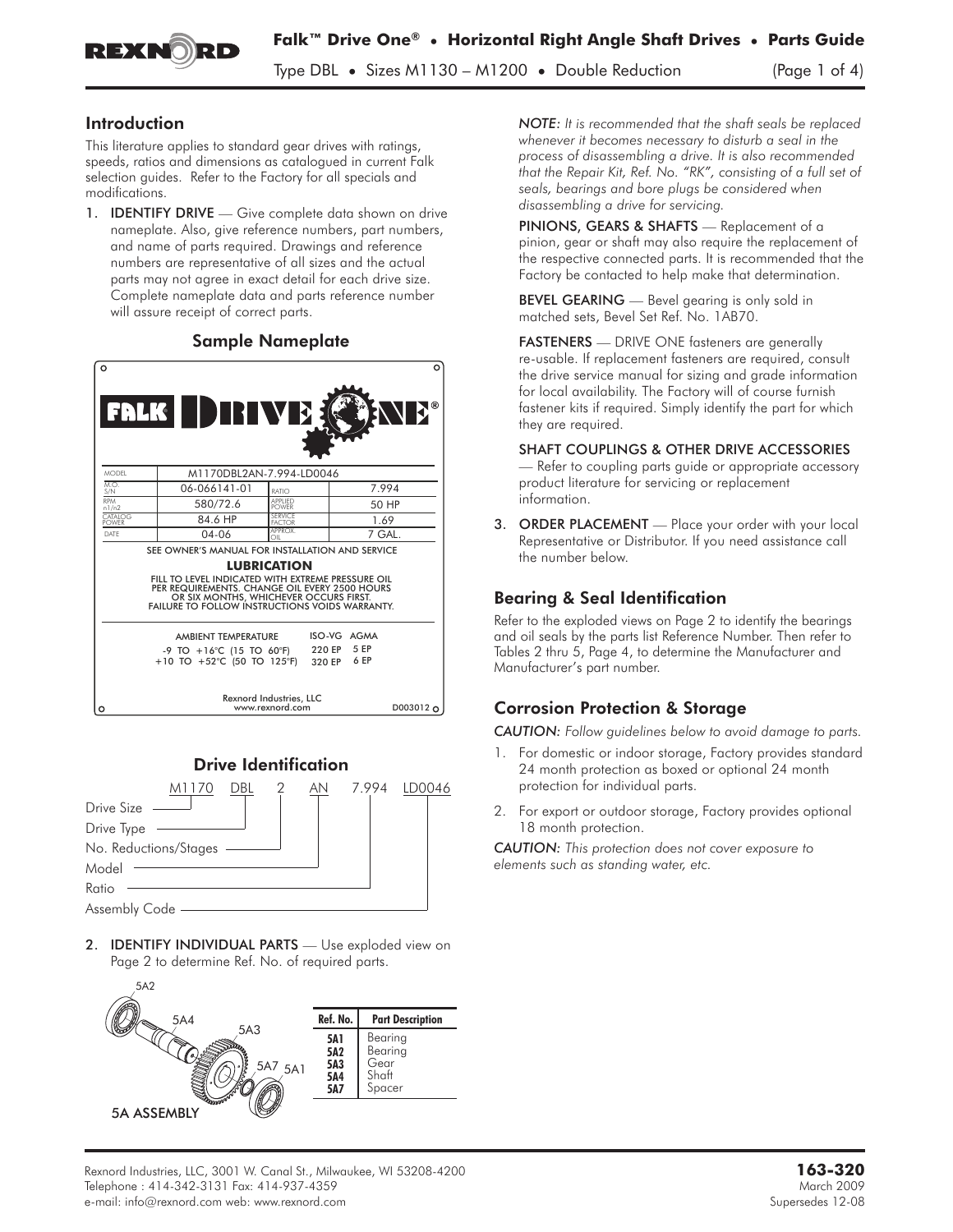

## Parts Diagram

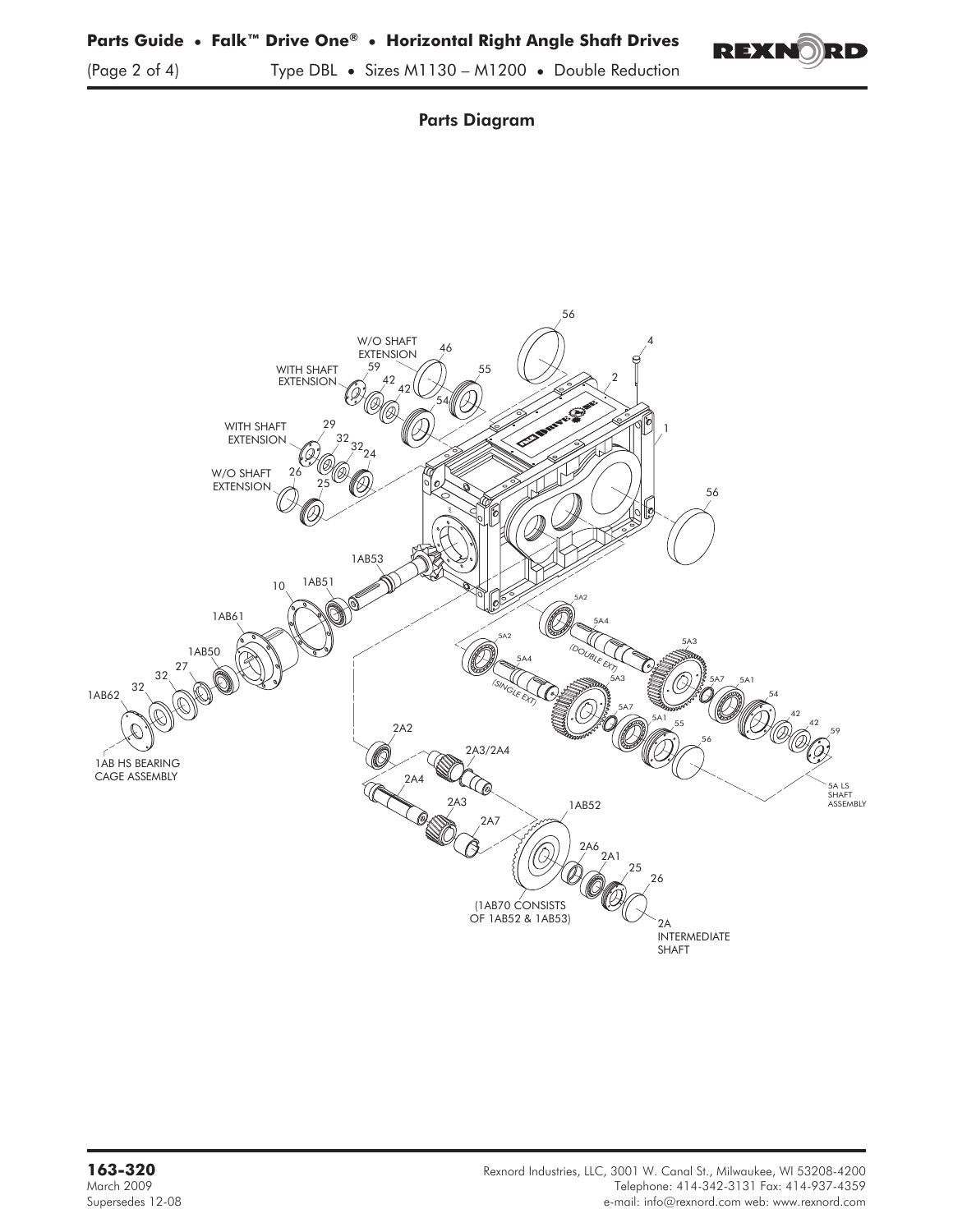

Type DBL **•** Sizes M1130 – M1200 **•** Double Reduction (Page 3 of 4)

# **TABLE 1 — Parts List**

| Ref. No.       | <b>Part Description</b>                                                                                                                |  |  |
|----------------|----------------------------------------------------------------------------------------------------------------------------------------|--|--|
| 1              | Housing (Consists of Housing, Inspection Cover & all                                                                                   |  |  |
| $\mathbf 2$    | Hardware)<br><b>Inspection Cover</b>                                                                                                   |  |  |
| 4              | Dipstick                                                                                                                               |  |  |
| 10             | Shim-Gasket, H.S. Bearing Cage Carrier                                                                                                 |  |  |
| 23             | Intermediate Retaining Nut Assembly (Incl. Ref. 25, 26 &                                                                               |  |  |
| 25             | Hardware)<br>Bearing Adjustment Nut                                                                                                    |  |  |
| 26             | Bore Plua                                                                                                                              |  |  |
| 27             | Bearing Retention Nut                                                                                                                  |  |  |
| 32<br>40       | High Speed Oil Seal<br>Low Speed Pinion Retaining Nut Assembly (Incl. Ref. 45,                                                         |  |  |
|                | 46 & Hardware)<br>Low Speed Pinion Retaining Nut Assembly (Incl. Ref. 44 &                                                             |  |  |
| 41             | Hardware)                                                                                                                              |  |  |
| 42             | Low Speed Oil Seal                                                                                                                     |  |  |
| 44             | Bearing Adjustment Nut                                                                                                                 |  |  |
| 46             | Bore Plug                                                                                                                              |  |  |
| 50             | Low Speed Shaft Retaining Nut Assembly (Incl. Ref. 42,<br>54, 59 & Hardware)<br>Low Speed Shaft Retaining Nut Assembly (Incl. Ref. 55, |  |  |
| 51             |                                                                                                                                        |  |  |
| 54             | 56 & Hardware)<br>Bearing Adjustment Nut                                                                                               |  |  |
| 55             | Bearing Adjustment Nut                                                                                                                 |  |  |
| 56             | Bore Plug                                                                                                                              |  |  |
| 59             | Grease Purge Cover                                                                                                                     |  |  |
| 60             | Hollow Low Speed Shaft Retaining Nut Assembly (Incl.                                                                                   |  |  |
| 61             | Ref. 47, 65, 66 & Hardware)<br>Hollow Low Speed Shaft Retaining Nut Assembly (Incl.<br>Ref. 47, 64, 69 & Hardware)                     |  |  |
| 70             | Fan                                                                                                                                    |  |  |
| 71             | Drive Shroud                                                                                                                           |  |  |
| 72             | Fan Shroud (Guard)                                                                                                                     |  |  |
| 80<br>81       | Electric Fan/Motor<br>Drive Shroud                                                                                                     |  |  |
| RK             | Repair Kit                                                                                                                             |  |  |
| 1AB            | <b>HIGH SPEED BEVEL HEAD ASSEMBLY (Incl. Ref.</b>                                                                                      |  |  |
| 1AB50          | 1AB50 thru 1AB70 & 27)<br>Bearing                                                                                                      |  |  |
| 1AB51          | Bearing                                                                                                                                |  |  |
| 1AB52          | Bevel Gear                                                                                                                             |  |  |
| 1AB53          | Bevel Pinion                                                                                                                           |  |  |
| 1AB61<br>1AB62 | Cage, H.S. Bearing Carrier<br>Cage, Seal                                                                                               |  |  |
| 1AB70          | <b>Bevel Set</b>                                                                                                                       |  |  |
| 2Α             | <b>SHAFT ASSEMBLY</b> (Incl. Ref. 2A1 thru 2A7, Except                                                                                 |  |  |
| 2A1            | 1AB52)<br>Bearing                                                                                                                      |  |  |
| 2A2            | Bearing                                                                                                                                |  |  |
| 2A3            | Pinion                                                                                                                                 |  |  |
| 2A4            | Shaft<br>Pinion & Shaft                                                                                                                |  |  |
| 2A3/2A4<br>2A6 | Spacer                                                                                                                                 |  |  |
| 2A7            | Spacer                                                                                                                                 |  |  |
| 5Α             | LOW SPEED SHAFT ASSEMBLY (Inc. Ref. 5A1 thru 5A7)                                                                                      |  |  |
| 5A 1           | Bearing                                                                                                                                |  |  |
| 5A2<br>5A3     | Bearing<br>Gear                                                                                                                        |  |  |
| 5A4            | Shatt                                                                                                                                  |  |  |
| <b>5A7</b>     | Spacer                                                                                                                                 |  |  |

### SHAFT FAN PARTS



ELECTRIC FAN PARTS